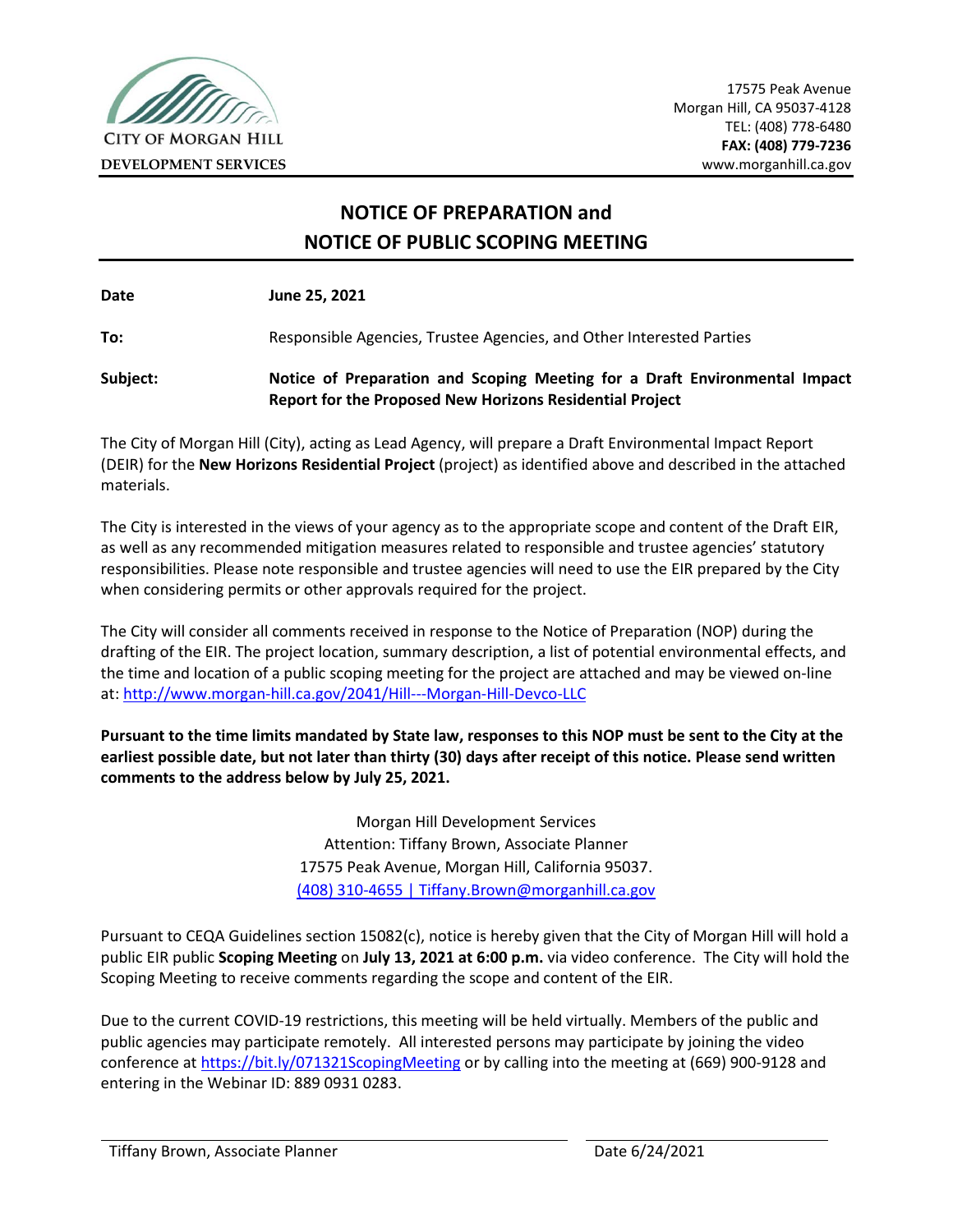### **Notice of Preparation for an Environmental Impact Report for the Proposed New Horizons Residential Project**

#### **Date of Distribution: June 25, 2021**

#### **A. Introduction**

The purpose of an Environmental Impact Report (EIR) is to inform decision-makers and the general public of the environmental impacts of a proposed project that an agency (in this case, the City of Morgan Hill) may implement or approve. The EIR process is intended to: (1) provide information sufficient to evaluate a project and its potential for significant impacts on the environment; (2) examine methods (e.g., project-specific mitigations, uniformly applied development regulations) for avoiding or reducing significant impacts; and (3) consider alternatives to the proposed project.

In accordance with the California Environmental Quality Act (CEQA), the Draft EIR will include the following:

- A summary of the project, its potential significant environmental impacts, and mitigations required to avoid or reduce those significant impacts;
- A project description;
- A description of the existing environmental setting, potential environmental impacts, and mitigations for the project;
- Alternatives to the proposed project; and
- Other environmental consequences of the project, including:
	- o (1) growth-inducing effects
	- o (2) significant unavoidable impacts
	- o (3) irreversible environmental changes
	- o (4) cumulative impacts, and
	- o (5) effects found not to be significant.

#### **Background**

The project site is part of a larger approximately 80-acre site annexed from the County of Santa Cara to the City of Morgan Hill in the late 1980's. As part of the annexation, the City prepared and certified the Morgan Hill 1988 Urban Service Area Adjustment Environmental Impact Report. Since then, a 10-acre portion of the 80-acre site has been developed with single-family residences. A development proposal has been filed to develop the remaining approximately 69.4-acre site. The 1988 EIR is over 30 years old, and new regulations and policies have been adopted since its certification. Therefore, the City is in the process of preparing a new EIR to fulfill the CEQA requirements for the proposed project.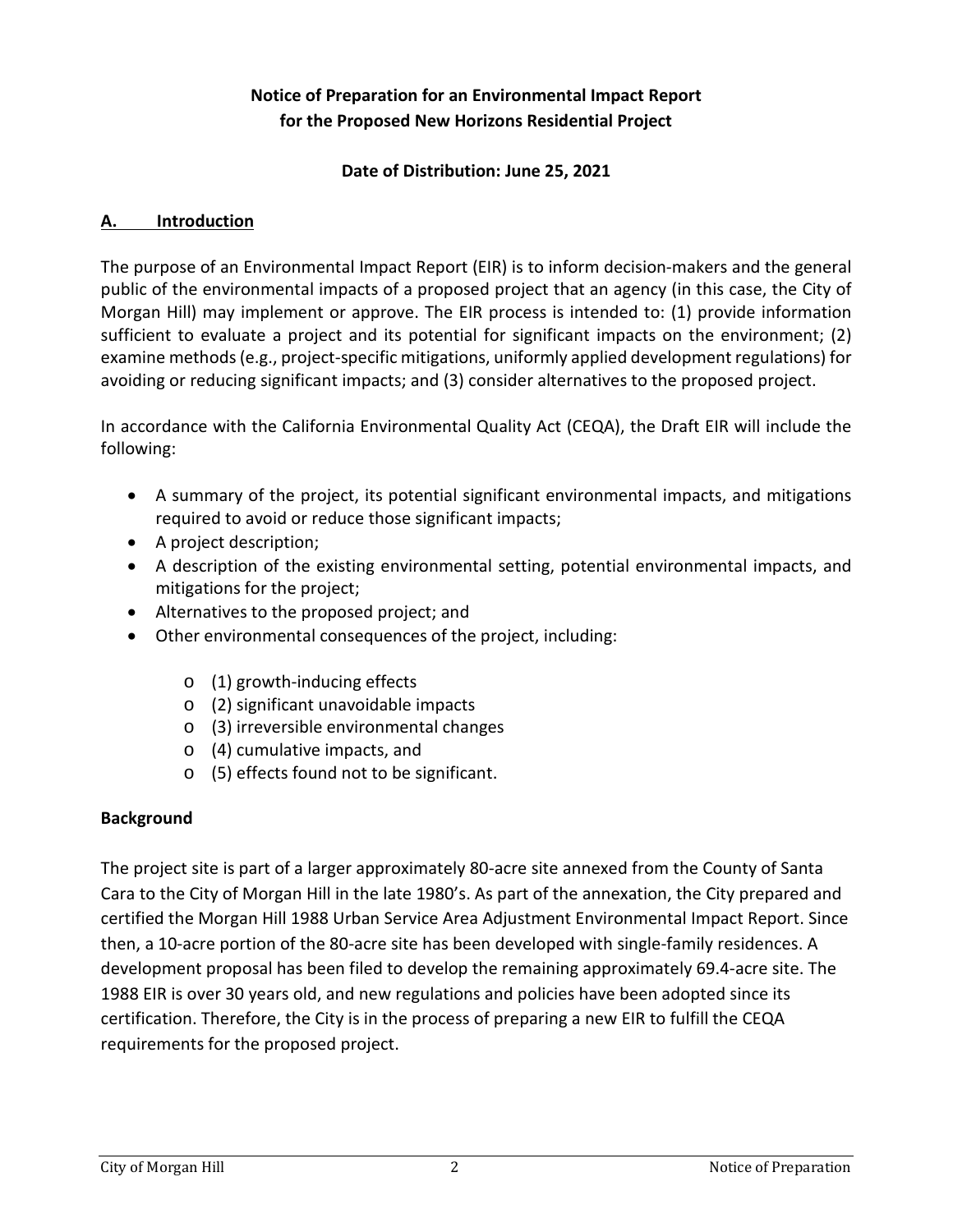### **Project Location**

The approximately 69.4-acre project site (APN: 817-20-031) is located east of Hill Road, bounded by residential development to the north, Barrett Avenue to the south, and Sorrel Drive and Jackson Park to the east. The project site is mostly undeveloped and fallowed. The southwestern corner of the site is developed with barn and warehouse structures with limited pavement. Tennant Creek extends from the northwest boundary to beyond the southwest boundary of the site. A drainage feature is located at the eastern border of the site. There is an existing retention basin on the southwestern portion of the site. The project site is adjacent to single-family residential development to the north and east, Jackson Park and Jackson Academy (a K-8 school) to the north/northeast, and rural residential/agricultural land to the south and west. Regional, vicinity, and aerial maps of the project site are shown in Figures 1, 2, and 3.

## **B. Project Description**

The project site has a General Plan designation of Residential Detached Medium (up to seven dwelling units per acre [du/ac]) and is zoned as Residential Detached Medium Density – 7,000 square feet (RDM-7,000). The project applicant proposes the following amendments:

- 1. General Plan Amendment to change the land use designation from Residential Detached Medium (up to seven du/ac) to Residential Attached Medium (16 to 24 du/ac) for 2.29 acres.
- 2. Zoning Amendment to add the Planned Development Combining District to the remaining 67.11-acres.

The purpose of amending the General Plan land use designation for the 2.29-acres is to increase the density from Residential Detached Medium (7-units/acre) to Residential Attached Medium to allow for a centrally located Senior Living Facility. A zoning amendment is proposed to the Planned Development Combining District to allow for a variety of unit types ranging from singlefamily detached units to multi-family attached units. The project proposal includes: 262 one- to two-story single-family residences, 20 two-story single-family age-restricted single-family residences, and a 55-unit, three-story age-restricted condominium development (2.29-acre site).

The maximum height of the single-family residences would be 32 feet above the ground surface and the condominium development would have a maximum height of 44 feet. The project proposes to replace the drainage feature on the eastern border of the site with fill and Tennant Creek would remain on-site in its existing configuration. A trail would be constructed within the Tennant Creek riparian area. The project would relocate the existing retention basin to the northern portion of the site and would construct an underground pipe to convey runoff from the project site.

The project includes a Tentative Subdivision Map for the creation of 283 residential lots with associated improvements and easements for public park amenities, trial, streets and utilities. The site would be accessible via one driveway on Hill Road and one driveway on Barrett Road (see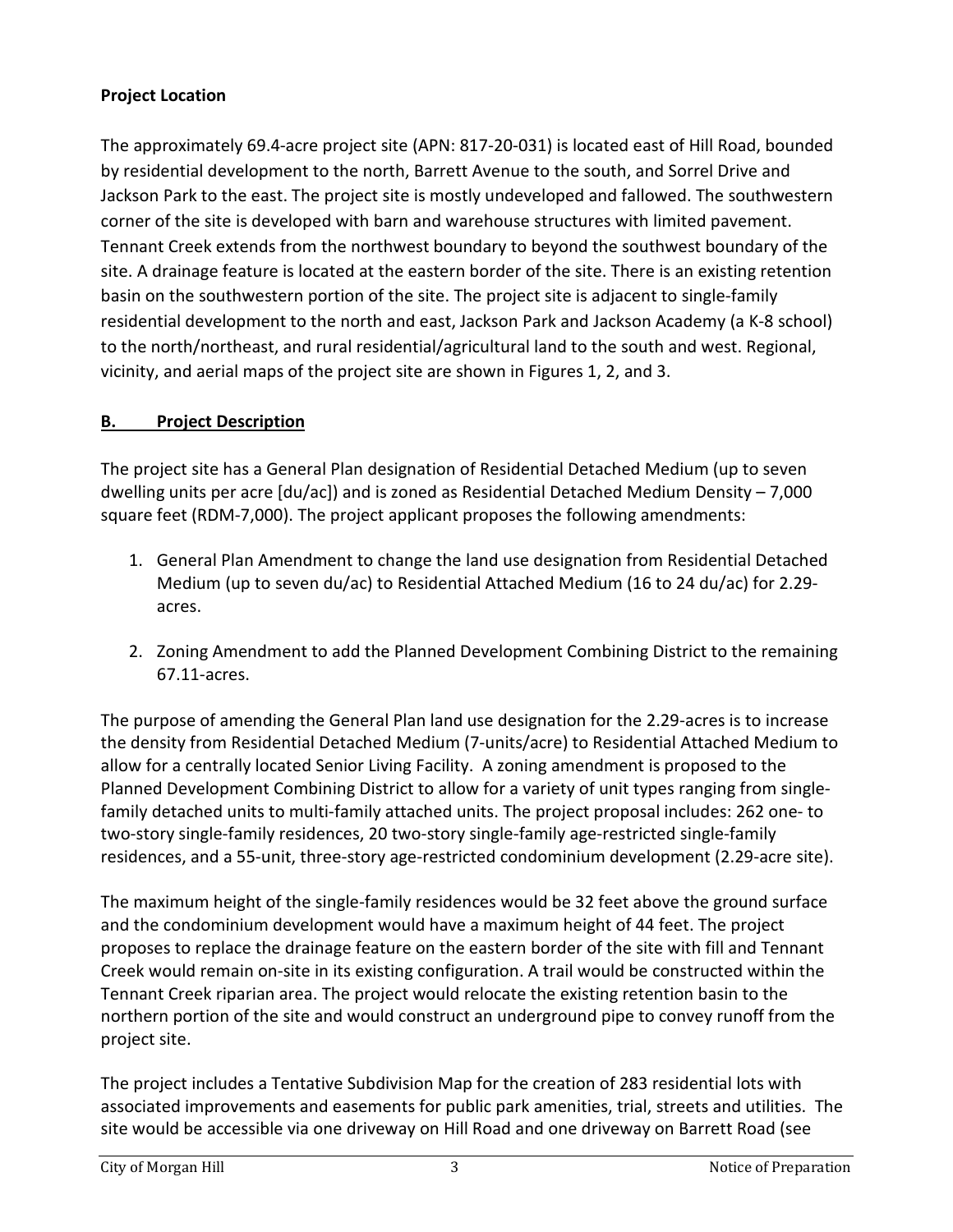Figure 4, site plan). The project would also create roadway connections to Fountain Avenue and Sorrel Way, linking the proposed residences to the adjacent residential neighborhood to the north. The project would add internal private streets, courts, and alleys to provide circulation and connectivity within the proposed neighborhood.

The project would include approximately four acres of private open space and nine acres of public/park space. The private open space would include a centrally located community clubhouse, a 2.3-acre pond, and a pool. The open space area would also include an amphitheater, playground, dog parks, and senior living amenities. The project includes public park/open space dedication including improvements to the Jackson Trail, dedication of 0.4 acres of parkland to Jackson Academy, and an approximately two-acre expansion of Jackson Park (see of location of the park, trail, and Jackson Academy on Figures 3 and 4). Other off-site improvements include improvements to Hill Road, Barrett Avenue, and Sorrel Way. These improvements include new curbs, sidewalks, landscaping strips, and driveway access to the project site.

The proposed project would be constructed in three stages. Stage one includes internal roadways and off-site public roadway improvements, stage two includes recreational amenities, and stage three includes residential development. The residential development would be constructed in approximately 27 phases. Full demolition and construction of the project would take approximately 60 months.

### **C. Potential Environmental Impacts of the Project**

The EIR will identify the significant environmental effects anticipated to result from development and operation of the project as proposed. The EIR will include the following specific environmental categories as related to the proposed project.

- **Agricultural Resources:** The project site has been used for agricultural purposes. According to the Santa Clara County Important Farmland 2016 Map, the site is designated as Prime Farmland and Farmland of Statewide Importance. In November 2014, the City adopted its Agricultural Lands Preservation Program, which also applies to the sites mapped as Farmland of Local Importance, such as the project site. The EIR will discuss the project's compliance with the Preservation Program's mitigation measures as detailed in the Agricultural Mitigation Ordinance.
- **Air Quality:** The project site is adjacent to sensitive receptors, including the surrounding residential uses, and the K-8 school and park. The EIR will describe the regional air quality conditions of the San Francisco Bay Area and will evaluate air quality impacts from the construction and operation of the project, in conformance with the criteria identified by the Bay Area Air Quality Management District (BAAQMD). The project's consistency with the 2017 Bay Area Clean Air Plan will also be discussed.
- **Biological Resources:** The project is subject to the Santa Clara Valley Habitat Plan. The project site contains a Tennant Creek that is expected to support jurisdictional waters. The EIR will describe biological conditions and any sensitive biological habitats, such as potentially regulated habitats (e.g., wetlands) and special-status species that may occur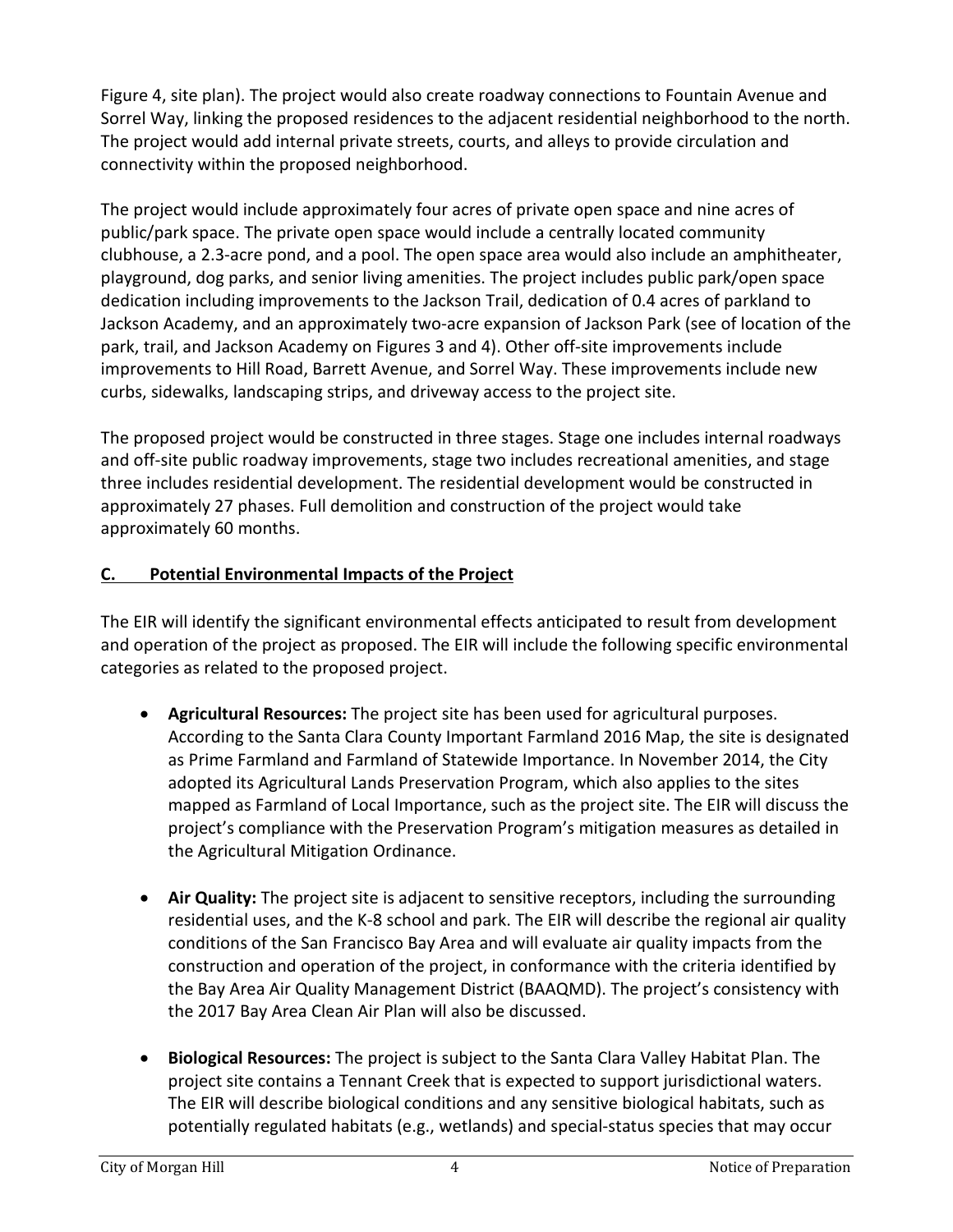on-site. The site also contains mature trees; the EIR will discuss any impacts to trees onsite and adjacent to the site.

- **Cultural Resources:** The project site contains barn and warehouse structures over 50 years old and that would be removed as part of the project. The EIR will include a historic evaluation to evaluate the project's eligibility for listing on the National Register of Historic Places or California Register of Historic Resources. The EIR will also describe the potential for subsurface cultural resources on-site and discuss if the project would result in significant impacts to unknown subsurface cultural resources and/or human remains.
- **Greenhouse Gas Emissions:** The project would be subject to Senate Bill 32 greenhouse gas reduction goals set for year 2030. The EIR will utilize the most recent California Emission Estimator Model to model GHG emissions of the project. In the event the emissions exceed the 2030 targets, mitigation measures would be identified to reduce the project's GHG emissions to the extent feasible. The discussion of greenhouse gas emissions would be based on the Morgan Hill 2035 EIR and Greenhouse Gas Reduction Strategy, as well as Plan Bay Area and the statewide Scoping Plan implementing Senate Bill 32.
- **Hazards and Hazardous Materials:** The project site has been used for agricultural purposes and contains several associated barns and warehouses; therefore, has the potential to contain residual contaminants including pesticides. The EIR will evaluate the potential for hazardous materials contamination on and near the project site, which could be affected by project construction (including grading and excavation activities). Mitigation measures to reduce hazardous materials impacts to a less than significant level will be identified, as necessary.
- **Hydrology and Water Quality:** The project site contains a drainage feature along the eastern boundary of the site and Tennant Creek, which runs from north to south along the western portion of the site. A portion of the site lies within a regulatory flood hazard zone and experiences other flooding issues. The EIR will include a flooding and drainage evaluation, which will describe the settings, impact assessment, and mitigation measures for the proposed project.
- **Noise and Vibration:** The project site is in proximity to sensitive receptors, including adjacent residences. The EIR will include a noise and vibration assessment, which will include on-site noise monitoring of ambient noise levels, calculation of future noise levels, and evaluation of noise and land use compatibility with the project. Noise and vibration impacts from project construction and long-term occupancy will be evaluated based upon the City of Morgan Hill General Plan criteria, and mitigation measures will be identified, as necessary.
- **Population/Housing:** The EIR will address the proposed project's potential to directly or indirectly induce substantial population growth in the City.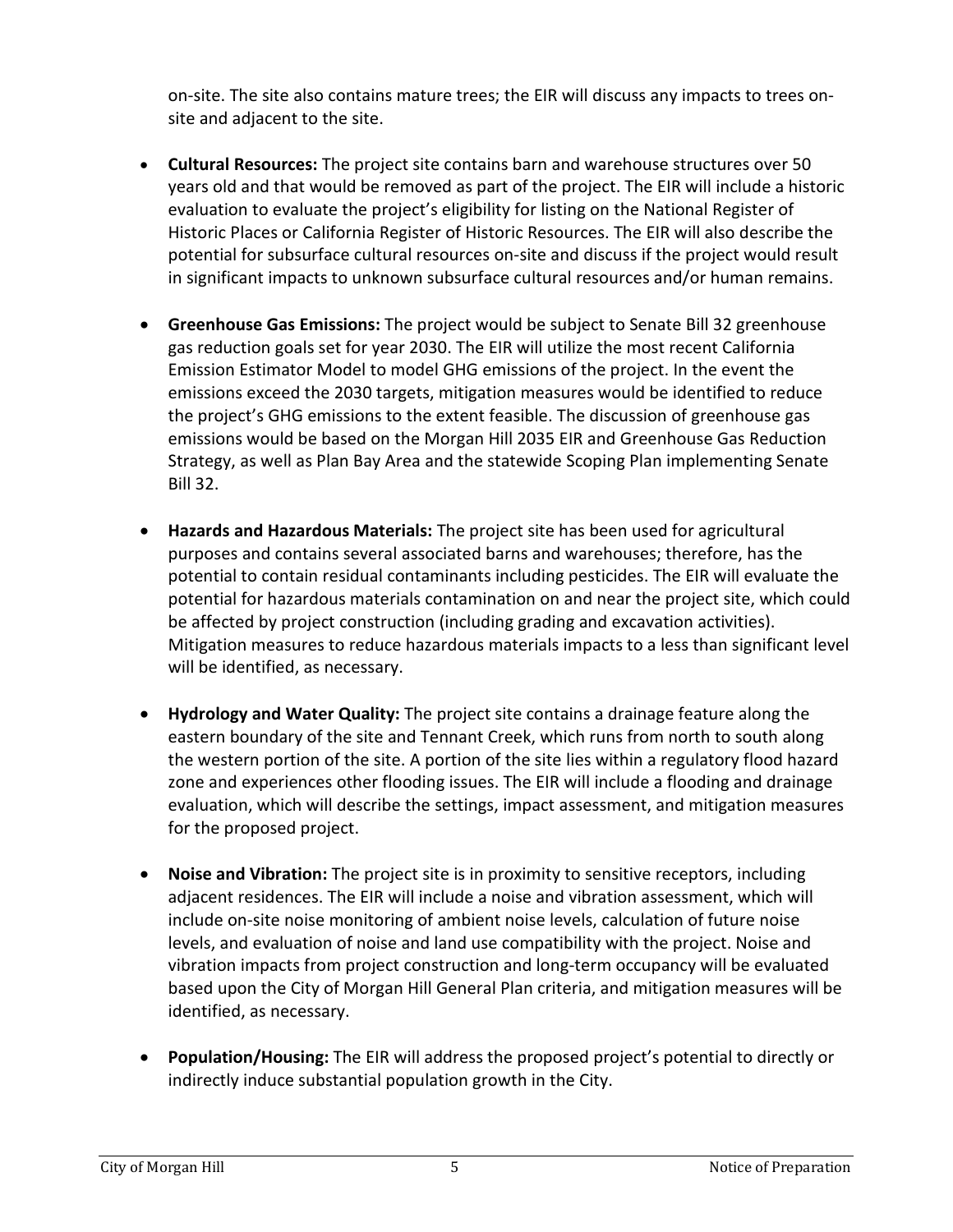- **Public Services:** The project proposes open space/recreational space throughout the project site, and to expand the existing Jackson Park and Jackson Trail. The project would also dedicate public open space to Jackson Academy. The EIR will address the environmental impacts of the open space improvements, and any potential impacts to demand on police and fire protection services, schools, and libraries to serve the proposed project that would result in the expansion of existing public facilities.
- **Transportation:** The EIR will describe the existing transportation network serving the project site and will evaluate whether the project's generated vehicle trips for the potential to cause impacts related to vehicle-miles-traveled (VMT) as well as whether project traffic would cause local intersection level of service to degrade below City standards. The EIR will identify mitigation for potential VMT impacts, as well as any improvements needed to restore the level of service to pre-project conditions and will describe whether the identified improvements would lead to adverse environmental impacts.
- **Utilities:** The development from farmland to residential would require connection/extension of utilities to the site to serve future development. The EIR will evaluate the environmental impacts of any off-site utility improvements. Mitigation measures will be identified to reduce significant impacts, as necessary.

The remaining environmental topics covered in the 2021 CEQA Appendix G Checklist will also be analyzed in the EIR.

#### **Cumulative Impacts**

In conformance with CEQA Guidelines Section 15130, the EIR will include a discussion of cumulative impacts from the project in combination with other past, pending and reasonably probable future development in the area, and discuss if the project's contribution is cumulatively considerable.

#### **Alternatives**

The EIR will evaluate possible alternatives to the proposed project based on the results of the environmental analysis. The alternatives discussion will focus on those alternatives that could feasibly accomplish most of the basic purposes of the project and could avoid or substantially lessen one or more of the significant environment effects (CEQA Guidelines Section 15126.6). The results of the technical analysis noted above will be used to develop a reasonable range of alternatives to be analyzed in the EIR that avoid or lessen project impacts while achieving most project objectives. The "No Project" and at least one development alternative will be included.

#### **Other Required Sections**

The above discussions identify and highlight the major issues to be addressed in the Draft EIR. In conformance with the CEQA Guidelines, the EIR will also contain other sections, including: 1) Significant Unavoidable Impacts; 2) Growth Inducing Impacts; 3) Significant Irreversible Environmental Changes; 4) EIR References and Organizations & Persons Consulted; and 5) EIR Authors.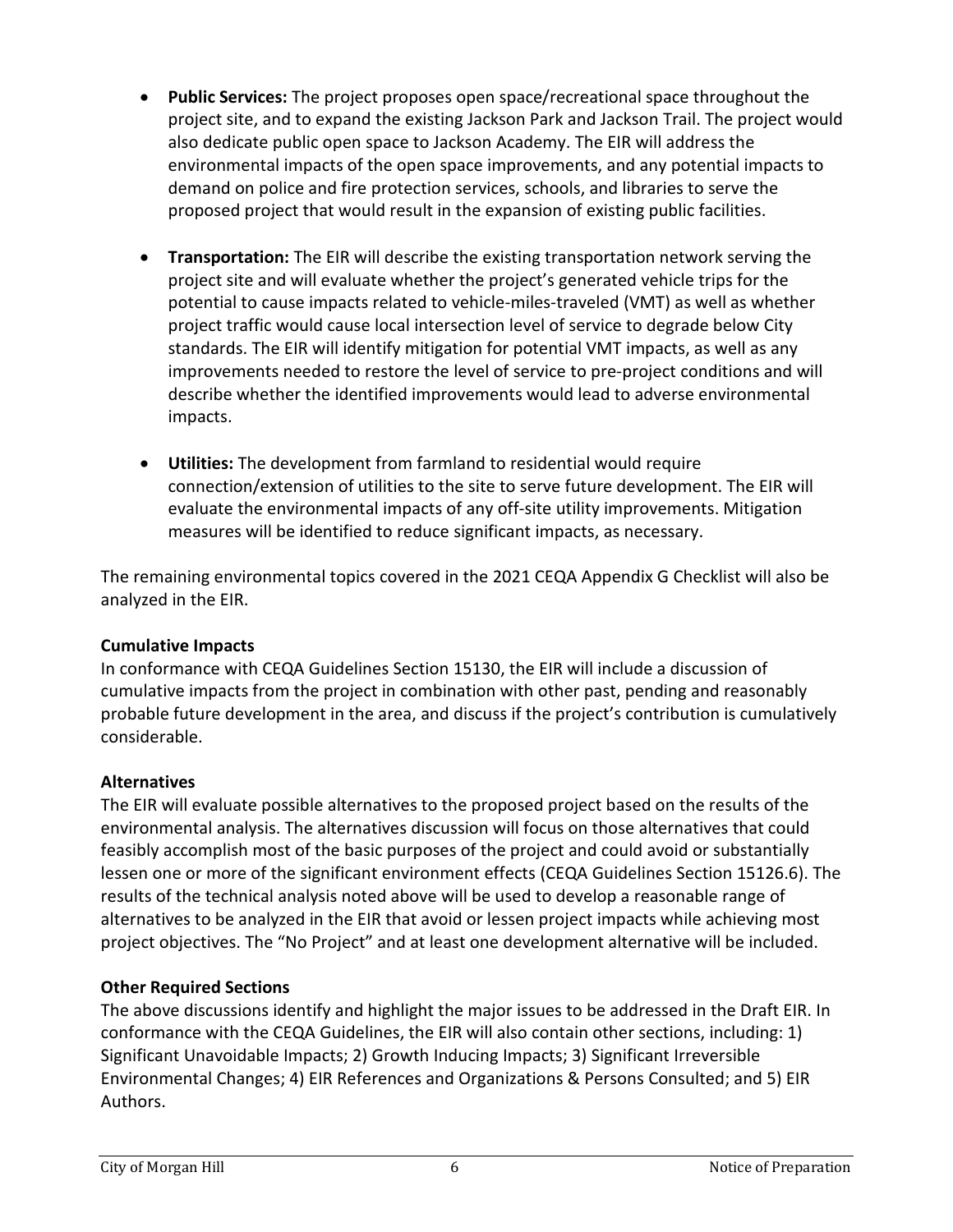### Figure 1 – Regional Map

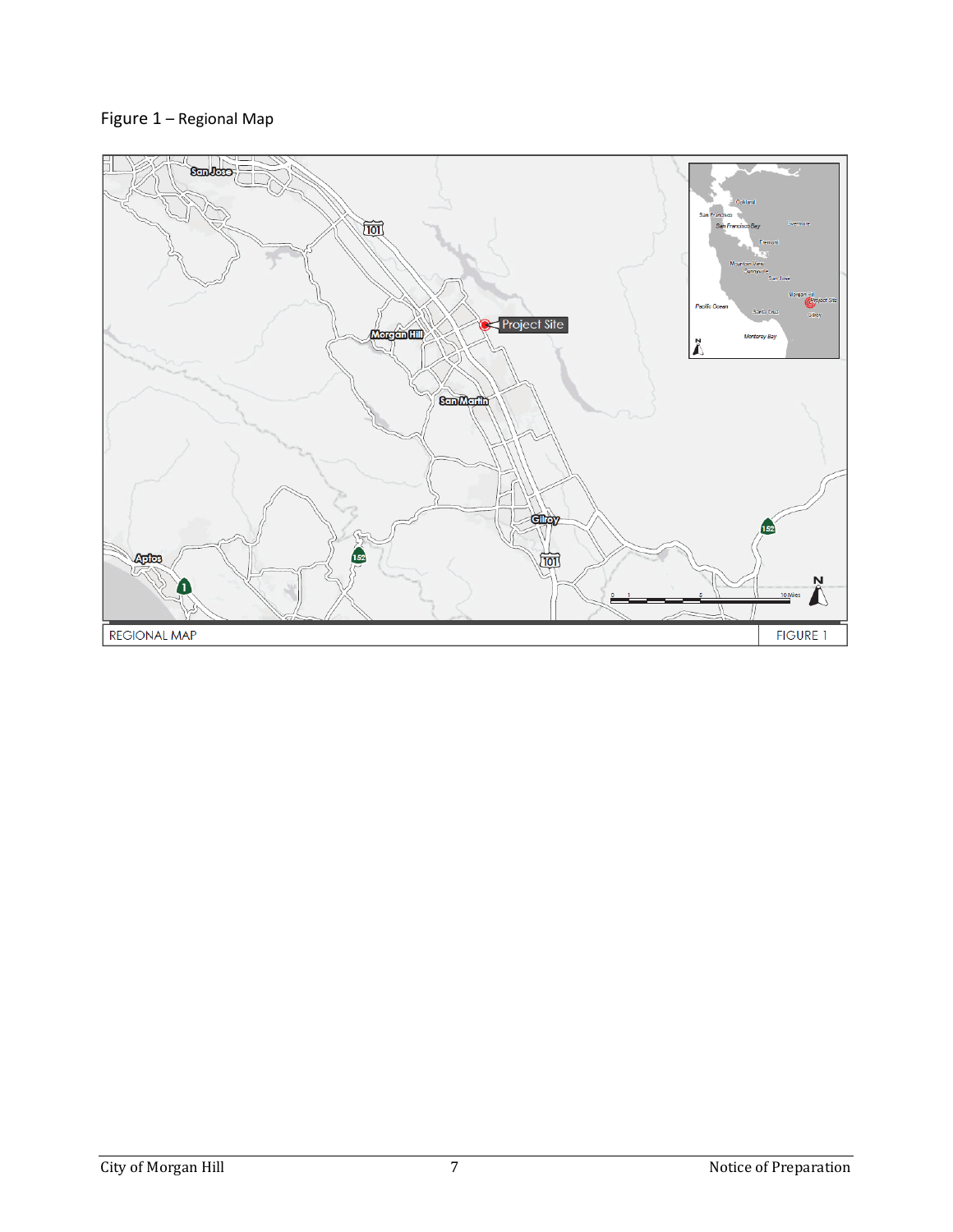### Figure 2 – Vicinity Map

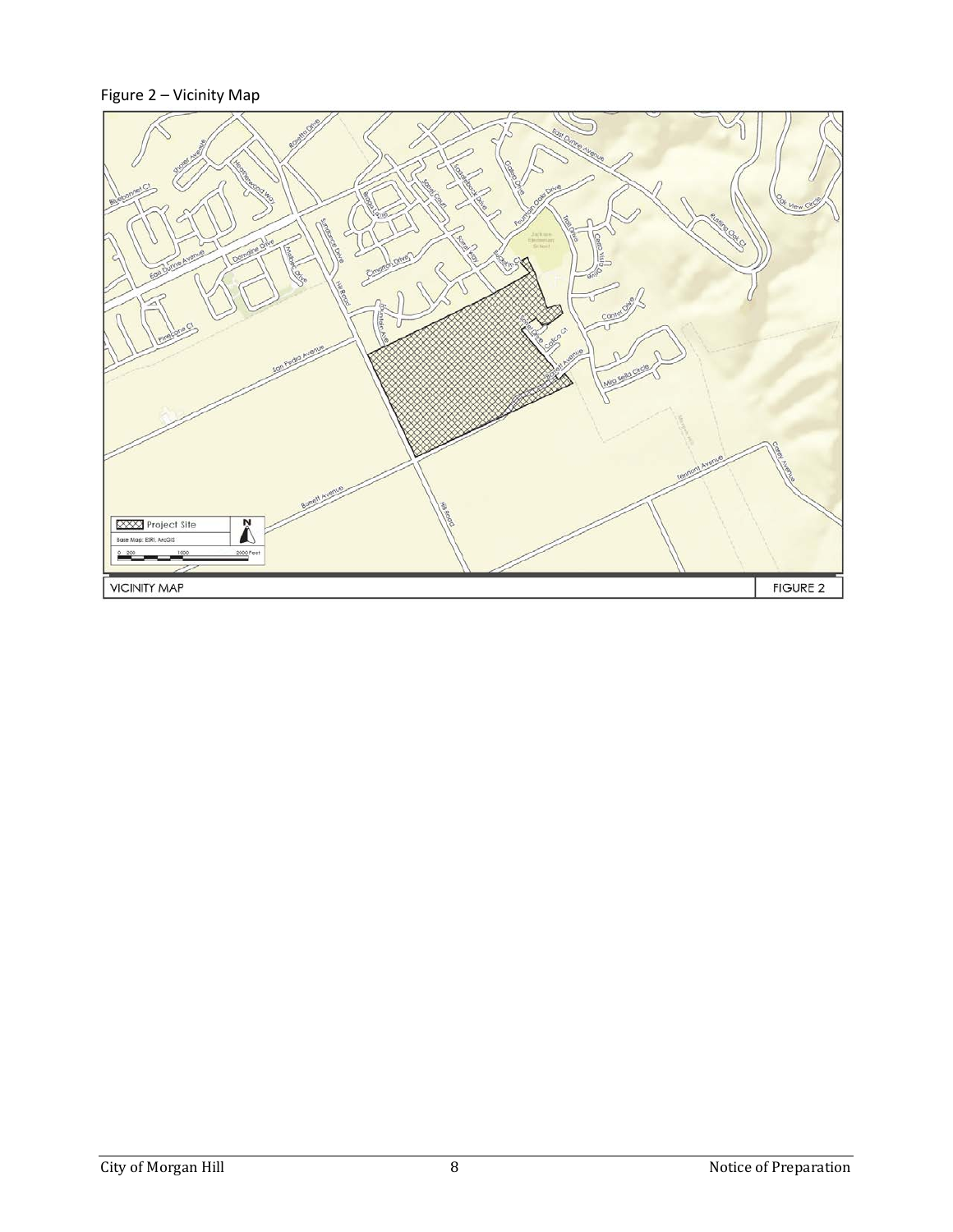#### Figure 3 – Aerial Map